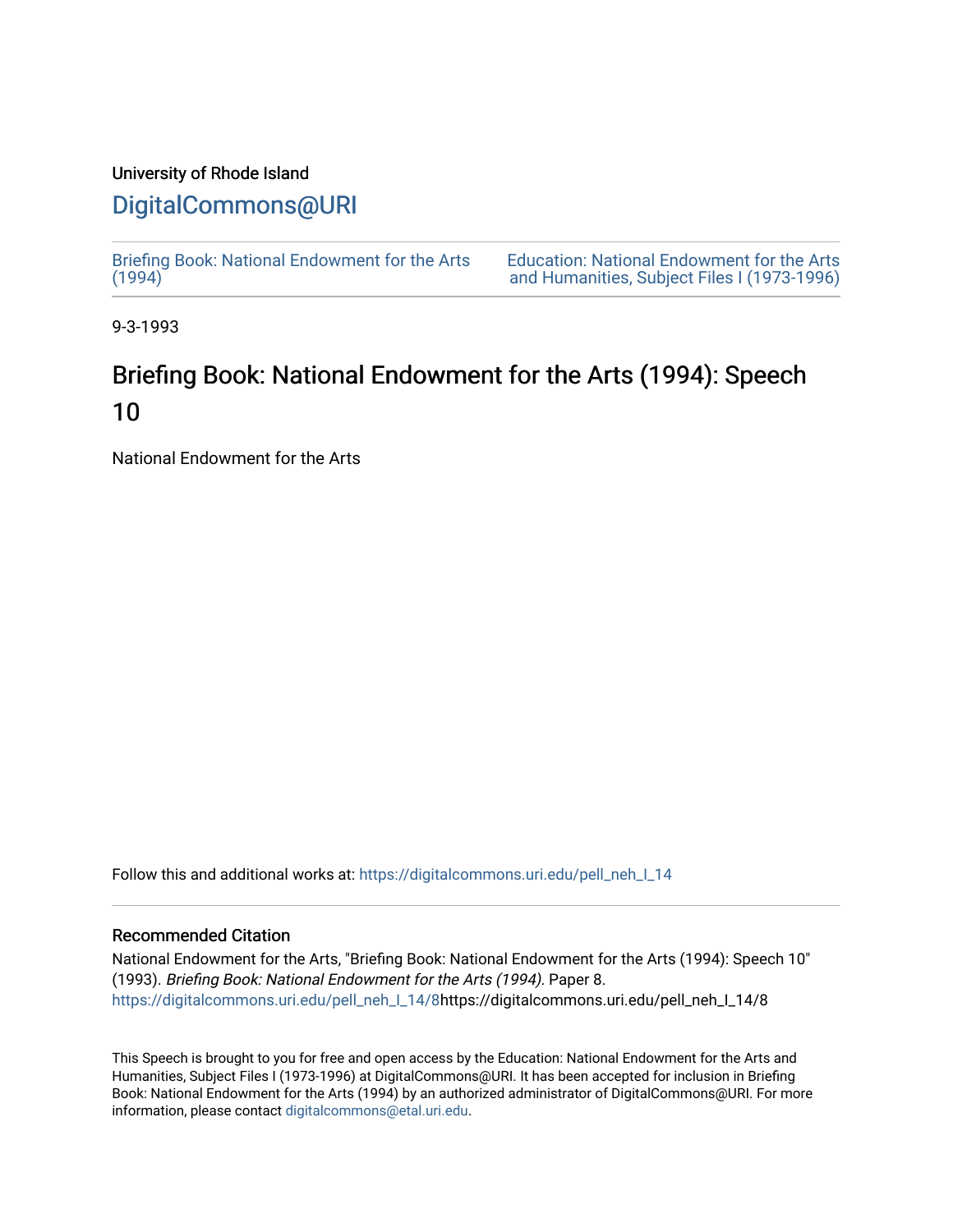

The Federal agency that supports the visual, literary and performing arts to benefit all Americans

Arts in Education

Challenge  $\epsilon$ Advancement

Dance

 $\Gamma \subseteq \tau$  Arts sion Arts

Folk Arts

International

Literature

Locals

Media Arts

Museum

Music

Opera-Musical Theater

Presenting & Commissioning

State & Regional

Theater

**Visual Arts** 



The Nancy Hanks Center 1100 Pennsylvania Ave. NW Washington, DC 20506-0001 202/682-5400

#### Statement by the National Endowment for the Arts Regarding the Museum of Contemporary Art, San Diego's "Dos Ciudades/Two Cities: The Border Project" September 3, 1993

Based on a review of information provided by the Museum for Contemporary Art, San Diego regarding the 1989 Arts Endowment grant to the Museum to support "Dos Ciudades/Two Cities: The Border Project," the National Arts Endowment has determined that the distribution of \$10 bills, totaling \$4,500, as part of the "Arte Reembolso/Art Rebate" project is an unallowable expense. The Arts Endowment concluded that these costs were inconsistent with the original application budget submitted by the Museum. Therefore, the Arts Endowment has advised the Museum that this \$4,500 in expenses cannot be charged to this Federal grant.

The Arts Endowment routinely determines the allowability of costs as part of its grant review process. **As with** all matching grants, final determinations regarding the possible repayment of funds are made at the conclusion of the grant period, which in this case is June 1994, and upon review of final reports.

#### The actions which led to this determination are summarized below:

Four years ago, in 1989, the Museum of Contemporary Art, San Diego, set out on an important effort to use art as a medium to build bridges between diverse communities; "Dos Ciudades/Two Cities: The Border Project" has been<br>an exemplary initiative, a project that has received close to \$1 million in federal, state, city and private funds. This multifaceted project focused on aspects of life along the border between Mexico and Southern California. It encompassed a series of exhibitions, artists' residencies, commissions, bilingual publications, lectures and symposia, concerts and other performances, educational activities, films, and multidisciplinary programs.

Based on a competitive application review and positive recommendations by a panel of museum professionals and the Presidentially appointed National Council on the Arts, the Arts Endowment awarded the Museum of Contemporary Art an FY89 grant of \$250,000, representing approximately 25 percent of the total \$1 million project The grant award recognized not only the merits of cost.

 $-more$